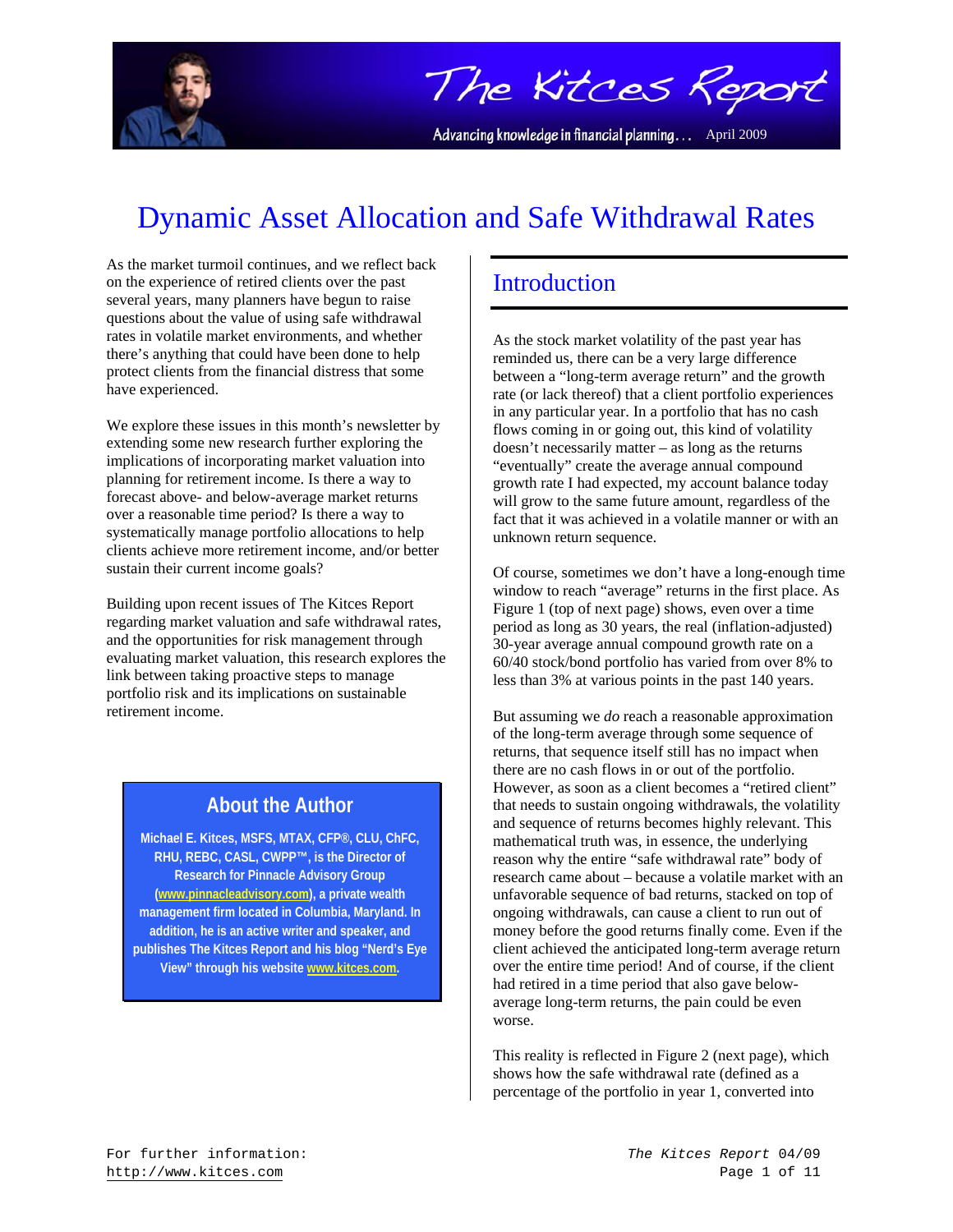

returns, and vice versa). This data shows how market valuation (measured using an inflation-adjusted 10-year average of trailing earnings to smooth out economic cycles, and thus abbreviated as "P/E10") can be used to help predict subsequent long-term returns (although its value is more market valuations (i.e., high P/E

dollars and adjusted for inflation in each subsequent year) exhibits a very strong correlation to the first 15 years of real returns for the 60/40 portfolio (assuming a 30-year retirement time horizon). The worse the real returns are in the first 15 years (note that they vary from over 10% to as low as -1%!), the lower the safe withdrawal rate must be to preserve capital until the good returns finally arrive.

In point of fact, it is notable that the *average* successful withdrawal rate of this entire time period is almost 6.5% (and peaks as high as 10%!). Nonetheless, the recommended "safe" withdrawal rate is only about 4.5%, to account for the possibility of below-average returns and/or an unfavorable sequence. Since "we never know" when the bad returns may come, any client is expected to start

limited in the short-term). In turn, because we have already seen earlier that unfavorable returns in the first 15 years are associated with lower withdrawal rates, and that high multiples) anticipate such returns, we can also see (Figure 4, next page) that market

valuation itself also exhibits a strong inverse relationship with safe withdrawal rates themselves.

In the May 2008 issue of *The Kitces Report*, the above data was extrapolated to develop a series of rules about safe withdrawal rates based on the market's valuation at the beginning of the retirement period. These rules were developed in recognition that the most unfavorable safe withdrawal rates are *only* necessary in the most unfavorable valuation environments. As long as valuations are anything *but* highly unfavorable, higher withdrawal rates were safely sustainable in all historical periods. And in fact, if valuations were very favorable at the start of the retirement period, even higher withdrawal rates were always sustainable in all historical market cycles. Figure 5 to the bottom right



retirement at this lowest safe rate, just in case.

However, the pattern of 15-year returns shown in Figure 2 reveals that they are not purely random. Instead, they tend to cycle up and down over the span of many years, in trends that can often be anticipated in advance by examining the market's valuation (as measured by Price/Earnings, or P/E, ratios) at the beginning of the time period. Figure 3 (next page) shows how the starting valuation of the stock market exhibits a strong inverse relationship to the subsequent 15-year returns (i.e., high valuation periods lead to low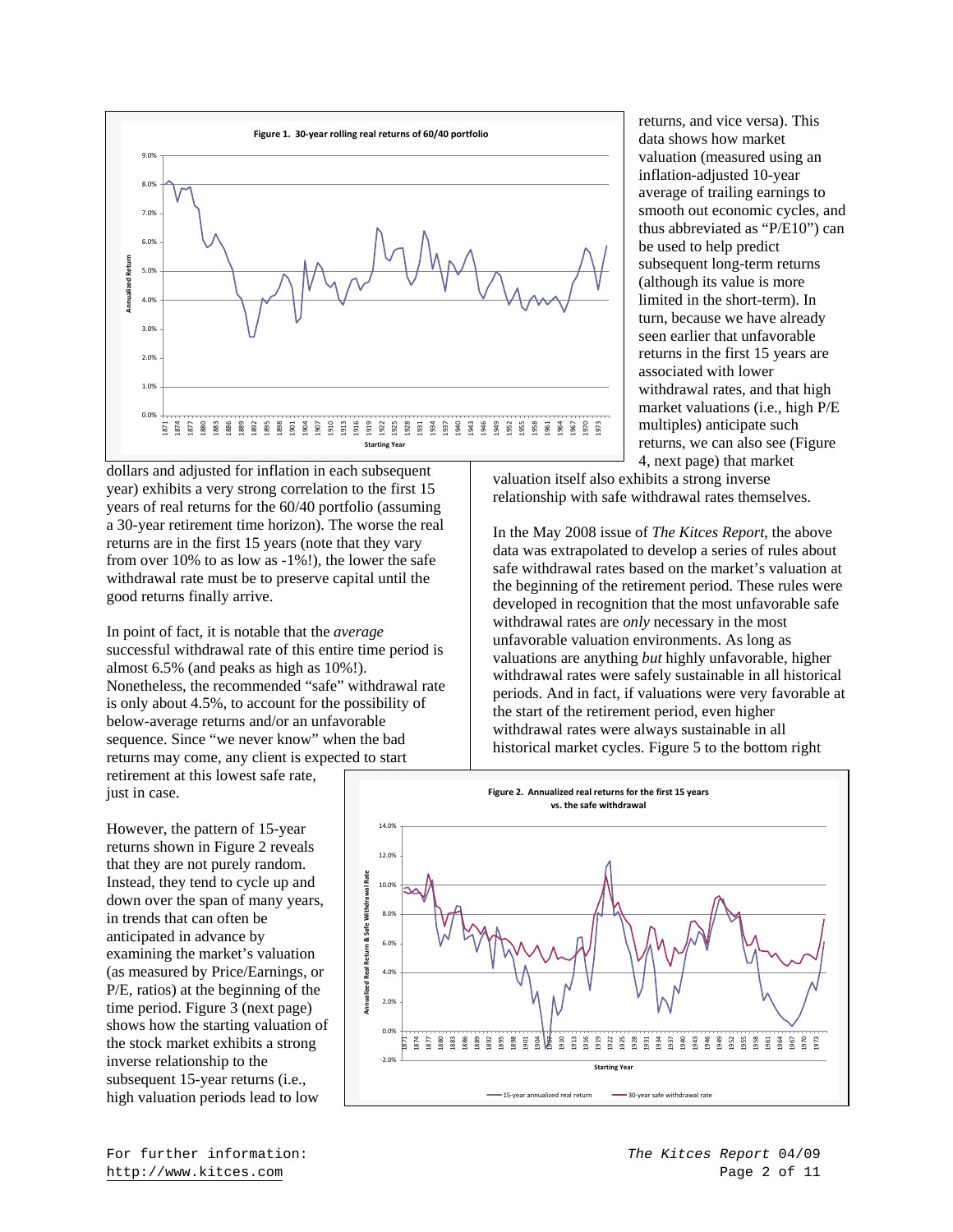



# What About The Portfolio?

These rules adjusting safe withdrawal rates based on the starting market valuation are effective because the valuation itself is a highly effective tool to predict returns over the subsequent 15-year period. Since returns in the first half of retirement have such a driving force on the second half of retirement, using market valuation to forecast returns for those critical early years aids in predicting when a higher withdrawal rate is actually safe, and when a lower starting withdrawal rate may be necessary.

However, all of the research above still assumes that the client holds the same portfolio throughout retirement, and doesn't make any portfolio changes along the way. The portfolio is assumed to be rebalanced annually back to its target stock/bond allocation, with no other adjustments. Although such an approach is a common way to implement a passive, strategic asset allocation on behalf of a client, it nonetheless begs a critical question – if we can forecast ahead of time when equities are at a high risk to produce below-average returns,

wouldn't it make sense to reduce equity exposure in such environments until the risk passes?

(Readers who are interested in a more indepth discussion of the above research summary on safe withdrawal rates in different market valuation environments can email michael@kitces.com to request a copy of the May 2008 issue of *The Kitces Report*.)

shows the summary of these rules.

| Figure 5.<br><b>Rules for adjusting Safe Withdrawal Rates</b> |                                                                     |  |  |
|---------------------------------------------------------------|---------------------------------------------------------------------|--|--|
| P/E10                                                         | Safe withdrawal rate impact                                         |  |  |
| Above $20.0$                                                  | Utilize base safe withdrawal rate of 4.5%                           |  |  |
| "overvalued"                                                  |                                                                     |  |  |
|                                                               | Between 12.0 and 20.0 Increase safe withdrawal rate by 0.5% to 5.0% |  |  |
| "fairly valued"                                               |                                                                     |  |  |
| Below 12.0                                                    | Increase safe withdrawal rate by 1.0% to 5.5%                       |  |  |
| "undervalued"                                                 |                                                                     |  |  |
|                                                               |                                                                     |  |  |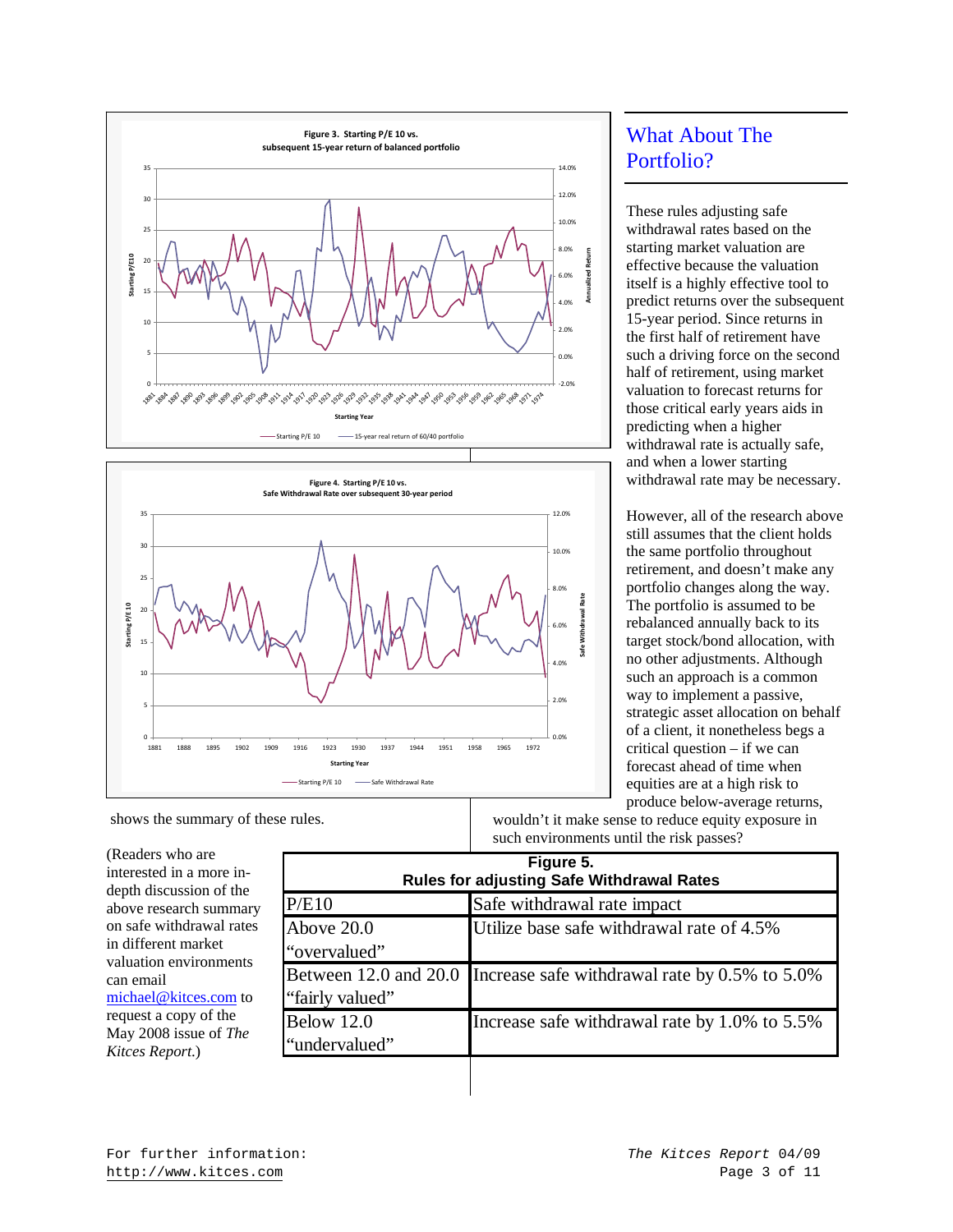| Figure 6. 2-year annualized returns by valuation<br>deciles, with probability of a worse-than-5% |        |           |         |          |
|--------------------------------------------------------------------------------------------------|--------|-----------|---------|----------|
| annualized decline                                                                               |        |           |         |          |
|                                                                                                  |        |           |         | Prob     |
| Valuation                                                                                        |        |           |         | $< 5\%$  |
| Decile                                                                                           | High   | Low       | Average | loss     |
| 10                                                                                               | 35.71% | $-44.41%$ | 3.93%   | 21.71%   |
| 9                                                                                                | 30.88% | $-44.43%$ | 5.16%   | 7.24%    |
| 8                                                                                                | 30.58% | $-32.83%$ | 5.66%   | 10.60%   |
| 7                                                                                                | 39.32% | $-31.93%$ | 5.86%   | 5.96%    |
| 6                                                                                                | 40.55% | $-26.98%$ | 5.51%   | 3.97%    |
| 5                                                                                                | 39.34% | $-14.52%$ | 7.60%   | 0.66%    |
| 4                                                                                                | 40.18% | $-9.35%$  | 11.82%  | 0.00%    |
| 3                                                                                                | 45.65% | $-5.06\%$ | 15.09%  | $0.00\%$ |
| 2                                                                                                | 50.46% | $-0.53%$  | 18.01%  | $0.00\%$ |
| 1                                                                                                | 52.34% | $-10.63%$ | 15.86%  | 0.66%    |

Of course, market valuation is not a particularly effective tool to predict shorter-term returns. For example, Figure 6 above shows the subsequent 2-year annualized returns for markets in various valuation environments (a high valuation decile indicates overvalued markets, and a low valuation decile represents an undervalued market). As the figure shows, markets *can* still earn 30%+ annualized returns (that's over 60% of total growth in 2 years!) even in high valuation environments. Nonetheless, the probability of a material 2-year loss increases dramatically as market valuations rise, and overall the average returns are lower and lower as markets become more overvalued.

Thus, the purpose of changing an asset allocation in a high valuation environment is not to "time the market"

and sell immediately before a bad return occurs. The purpose is simply to reduce exposure to a *potential* risky decline, because there is a higher probability of sub-standard returns, and *if* the bad returns *do* occur they can be damaging to long-term retirement income sustainability.

# Creating Dynamic Portfolio Allocation Rules

To test the idea of using a dynamic portfolio allocation strategy – where equity

exposure is reduced in high valuation environments – a basic set of allocation rules must be developed.

As shown earlier (see Figures 3 and 4), market valuations – especially when measured using longerterm averages of earnings such as P/E10 – generally move in broad trends over the span of many years and even decades. When valuations move to extremely high levels, they inevitably fall back somewhere towards the bottom of the range, before beginning another multiyear (or multi-decade) expansion again.

Thus, the starting rule for a dynamic allocation is simply this: when the P/E10 moves into the top  $1/3<sup>rd</sup>$  of all historical market valuations (above a P/E10 of 18), the client's equity exposure is reduced by 20% (but not below 0%). Once the client's equity exposure has been reduced, it remains at that lower level until the market's valuation eventually falls back below the long-term median (a P/E10 of  $\sim$ 15.5), and the 20% equity exposure is re-purchased as soon as market valuation falls below this level. Figure 7 below shows the P/E10 of the markets over the past 140 years, and the sale and re-purchase target valuation levels based on these metrics. Thus, the portfolio equity exposure is reduced by 20% anytime market valuation rises above the red line, and remains at that reduced level until valuation drops below the green line and the 20% is re-purchased. (Note: The thresholds used to trigger sales in this approach are different than the valuation quintiles used to evaluate market valuation and safe withdrawal rates as discussed in the introduction. The reason for the change is simply to apply a more conservative approach of reducing equity exposure in a broader range of "moderately overvalued" environments.)

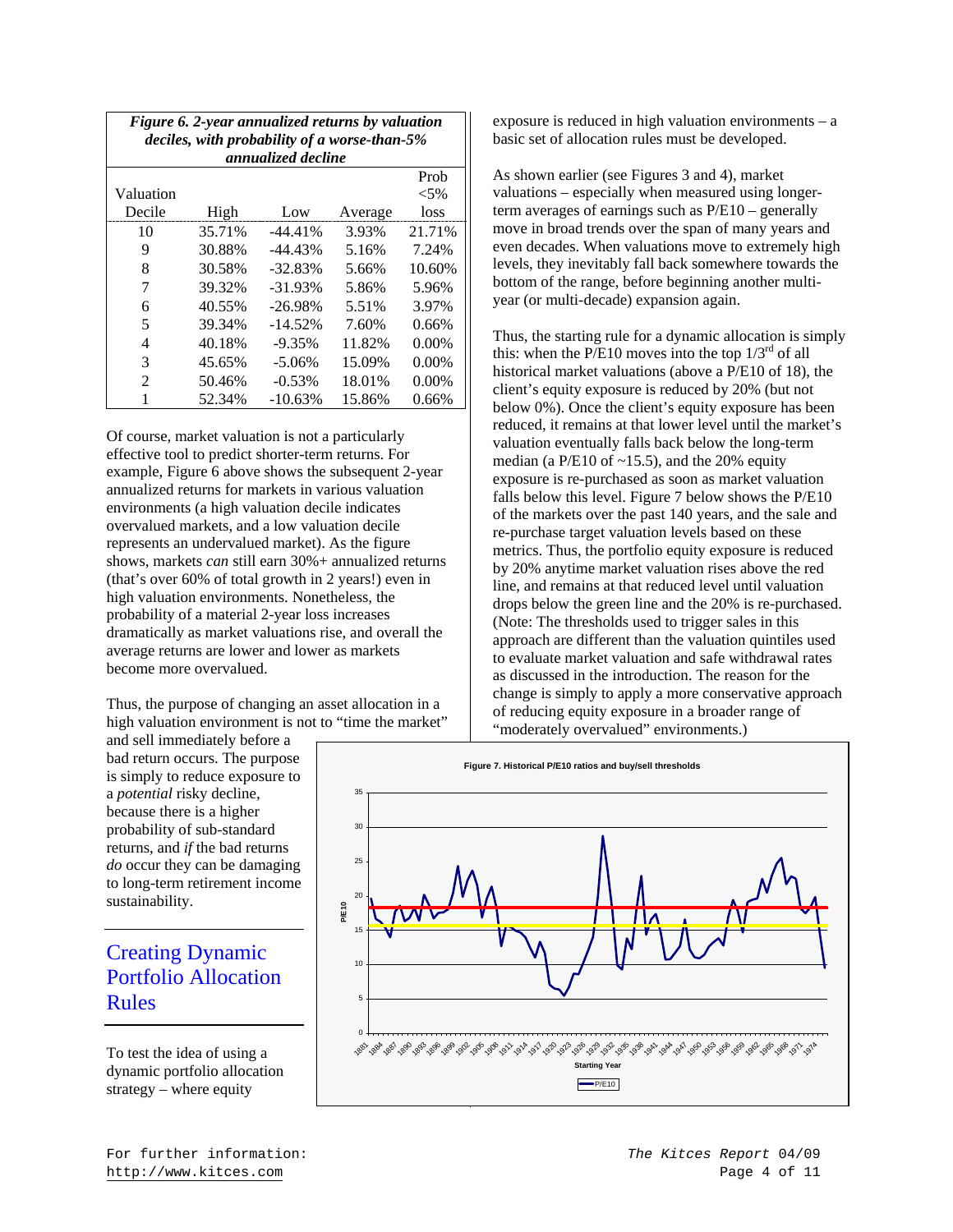

# Safe Withdrawal Rates using Dynamic Portfolio Allocations

Figure 8 above shows the safe withdrawal rate for the traditional passive strategic and the dynamically allocated portfolios, at various starting equity exposures. In both cases, the "optimal" portfolio safe withdrawal rate allocation is at 60% equities and 40% fixed; however, the safe withdrawal rate for the dynamic portfolio increases by 0.2% when defensive

measures are taken in overvalued markets.

Notably, though, in many cases the safe withdrawal rates were not increased because the defensive portfolio approach generated higher returns. For example, Figure 9 below shows all starting years where the initial safe withdrawal rate was below 5% using the passive strategic approach, and indicates how much the client's safe withdrawal rate and total return over the 30-year period was increased or decreased by using a dynamic asset allocation approach. As the chart reveals, in many cases higher

withdrawal rates were achieved even though the portfolio had a *lower* average annual compound growth rate over the entire 30-year period. In many cases the same increase in the safe withdrawal rate was produced both by portfolio sequences where the total return was higher, and lower, emphasizing once again that sustaining retirement income is as much about what happens with bad return sequences as it is about the overall long-term return of the portfolio. Not surprisingly, the biggest change in the safe withdrawal rate occurred when defensive measures were taken in 1929, resulting in an astonishing 6.0% sustainable initial withdrawal rate with the dynamic allocation strategy!

| Figure 9. Impact of Dynamic Asset Allocation on Safe Withdrawal Rates<br>and Total Returns in Key Low Withdrawal Rate Years |              |                                     |                                                    |  |
|-----------------------------------------------------------------------------------------------------------------------------|--------------|-------------------------------------|----------------------------------------------------|--|
| <i>Starting</i><br>Year                                                                                                     | Original SWR | SWR Change w/<br>Dynamic Allocation | <b>Total Return Change</b><br>w/Dynamic Allocation |  |
| 1906                                                                                                                        | 4.7%         | $0.4\%$                             | 0.7%                                               |  |
| 1907                                                                                                                        | 5.0%         | $0.1\%$                             | 0.5%                                               |  |
| 1909                                                                                                                        | 4.9%         | $0.1\%$                             | 0.7%                                               |  |
| 1911                                                                                                                        | 4.9%         | 0.1%                                | 0.7%                                               |  |
| 1912                                                                                                                        | 4.8%         | 0.1%                                | 0.7%                                               |  |
| 1929                                                                                                                        | 4.8%         | 1.2%                                | 1.0%                                               |  |
| 1937                                                                                                                        | 4.4%         | 0.3%                                | 0.1%                                               |  |
| 1964                                                                                                                        | 4.9%         | 0.0%                                | $0.0\%$                                            |  |
| 1965                                                                                                                        | 4.6%         | 0.1%                                | 0.1%                                               |  |
| 1966                                                                                                                        | 4.4%         | 0.2%                                | $-0.1%$                                            |  |
| 1967                                                                                                                        | 4.8%         | 0.1%                                | $-0.3%$                                            |  |
| 1968                                                                                                                        | 4.6%         | 0.1%                                | $-0.4%$                                            |  |
| 1969                                                                                                                        | 4.6%         | 0.2%                                | $-0.5%$                                            |  |
| 1973                                                                                                                        | 4.9%         | 0.2%                                | $-0.1%$                                            |  |
| Average                                                                                                                     |              | $0.2\%$                             | $0.2\%$                                            |  |

In fact, across the entire series of rolling 30-year retirement periods, the average increase in the annual compound return was only 0.11%/year (for a 60/40 starting portfolio) with the dynamic allocation strategy, and the *median* successful withdrawal rate actually *declined* by 0.21%. Nonetheless, *safe* withdrawal rates improved with the dynamic allocation strategy, allowing for greater lifetime spending while defending against worst-case scenarios. These results emphasize the reality that defending against the risks of depleting retirement cash flows is more about avoiding risky declines and maximizing success, than it is about maximizing returns.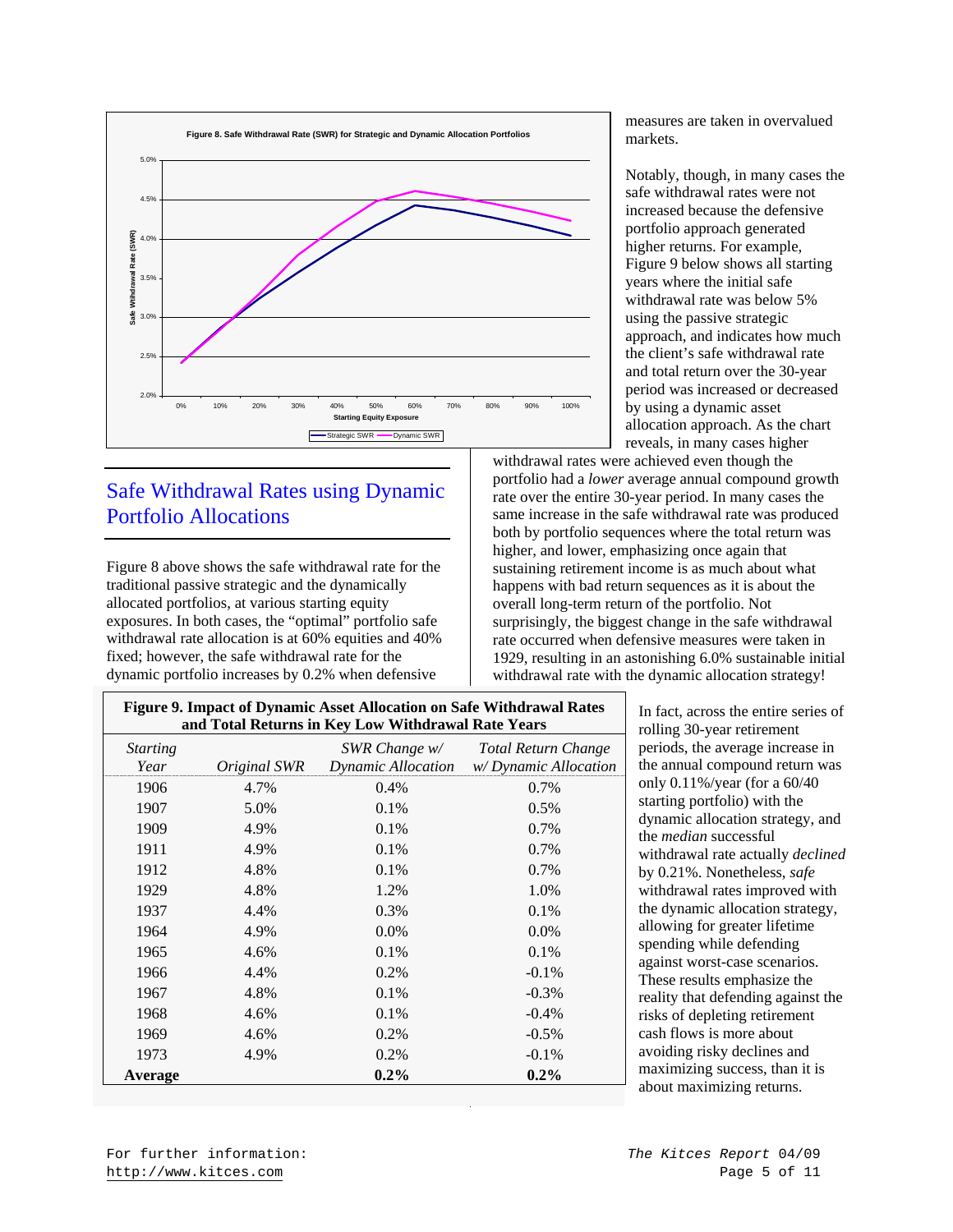# Dynamic Allocation SWRs in Different Valuation Environments

The charts on the previous page show how being defensive in higher risk valuation environments can improve safe withdrawal rates, even if market returns themselves are not necessarily materially enhanced over the long run. However, as we've seen earlier, the starting market valuation of the retirement time period is also highly relevant to the overall sustainable withdrawal rate. Thus, for instance, the dynamic allocation strategy may be more helpful for retirees who begin in a high valuation environment, than for those who begin in a low valuation environment and then reach a risky environment later in retirement.

#### **Figure 10. SWRs for Strategic and Dynamic Approaches in Various Valuation Environments**

| Valuation<br>Environment | P/E10   | Strategic<br><b>SWR</b> | Dynamic<br><b>SWR</b> |
|--------------------------|---------|-------------------------|-----------------------|
| Favorable                | ${<}13$ | 5.1%                    | 5.4%                  |
| Moderate                 | 13-18   | 4.8%                    | 5.0%                  |
| Risky                    | >18     | 4.4%                    | 4.6%                  |

To examine this, Figure 10 above shows how the safe withdrawal rates compare, depending on whether the client uses the strategic or dynamic allocation approach *and* the starting valuation environment.

As the results reveal, not only does the safe withdrawal rate improve any time the client does not

retire in an overvalued environment, but the act of taking defensive measures in the face of a higher valuation market appears to help *regardless of the starting market valuation*. In all three valuation environments, the safe withdrawal rate is enhanced by 0.2% to 0.3% when the client is willing to reduce equity exposure in risky market environments. In other words, whether it's at the start of retirement or at some later point, if the markets ever become overvalued, playing defense helps.

# Making Dynamic Allocation Changes in Under- *and* Over-valued Markets

The principle of underweighting equities in certain valuation environments is because, as we have seen, markets tend to produce below-average returns and have a higher probability of a material adverse price decline. However, markets also tend to produce above-average returns if purchased when valuations are low and favorable.

Consequently, a natural extension of the dynamic asset allocation approach is to overweight equity exposure in favorable valuation environments, in addition to underweighting at high risk times. Using the same criteria as earlier, the full dynamic approach is assumed to overweight equities by 20% in favorable valuation environments (i.e., when valuations fall into the bottom  $1/3^{rd}$  of historical levels, or below a P/E10 of 13) in addition to reducing exposure in high risk environments; as with the underweighting approach, these stock overweights are assumed to remain in place until market valuations move back to the historical median (a P/E10 of  $\approx$ 15.5).

Figure 11 below shows the incremental advantage of the overweight (in favorable valuation environments) SWR approach, as well as the benefits of the full dynamic approach (including overweights and underweights), when compared to using passive strategic asset allocation or the dynamic (underweight risky markets) approach.

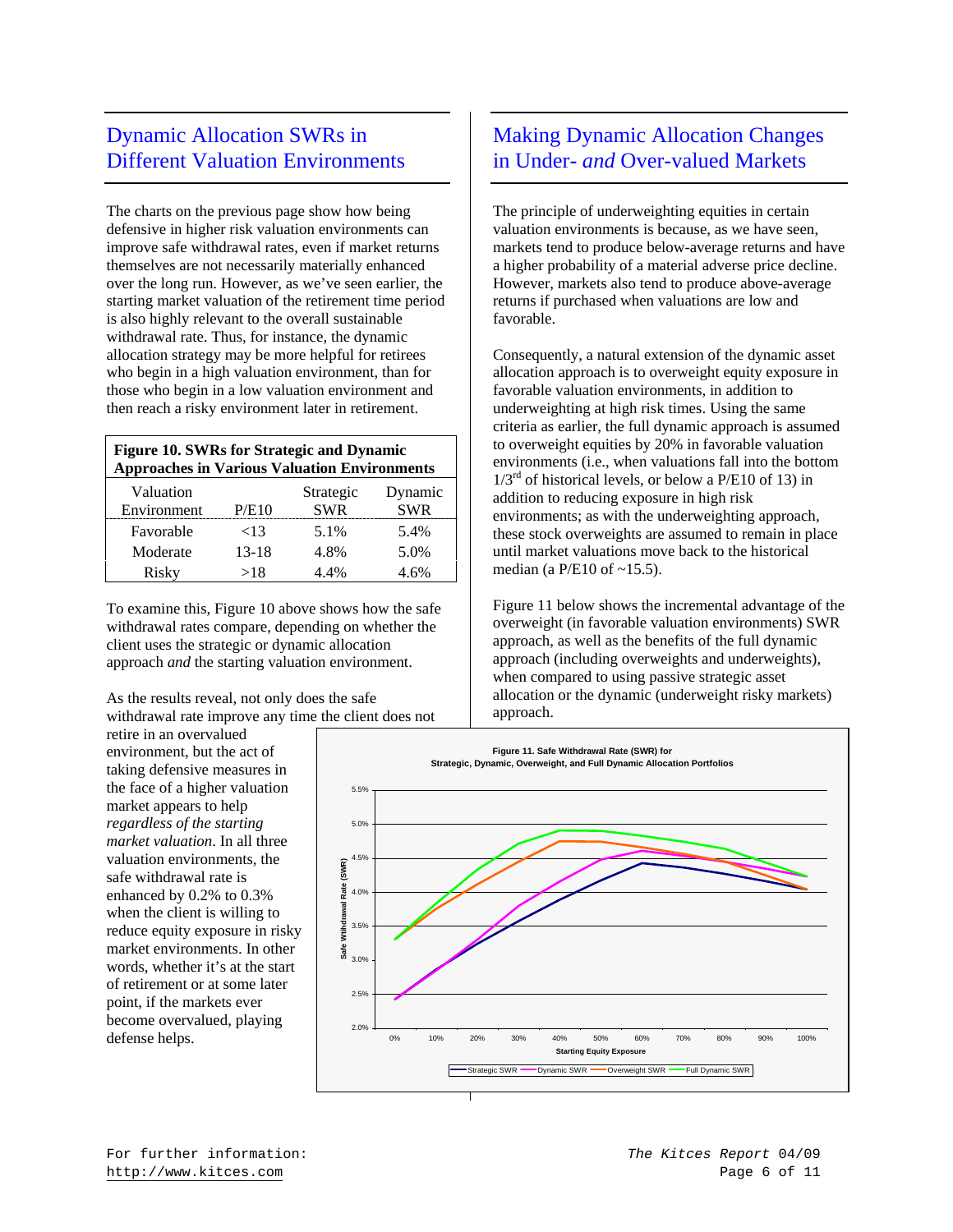As the results show, not only is the overweight strategy also effective, it actually has a greater positive impact than the underweight (dynamic) strategy for all but the most aggressive portfolios (where it is difficult to materially overweight because equity exposure is already so high). In addition, the chart reveals that the benefits are additive – the full dynamic asset allocation approach, which both overweights and underweights as necessary based on the valuation environment, yields an even higher series of safe withdrawal rates than either approach does on its own.

It is also notable that with the full dynamic strategy, the optimal asset allocation point shifts. With the strategic strategy or the dynamic strategy – where there are no overweights – the optimal asset allocation is 60% in equities to maximize the safe withdrawal rate. However, once overweighting is introduced, the optimal equity exposure is revealed to be much lower. Instead of owning a 60% equity policy that is reduced to 40% in risky environments, the optimal portfolio becomes a base 40% equity exposure, which is actually reduced to only 20% in risky environments, but may rise up to 60% in favorable valuation environments. Thus, in essence, the results imply that only very modest equity exposures are needed to sustain retirement safe withdrawal rates, *as long as* the portfolio can be overweighted in the select valuation environments where the strongest returns are generated.

This is further emphasized by looking back to Figure 6, which showed that the 2-year *average* annual return in low valuation environments was a whopping 15%+

per year. In fact, the trend is even more pronounced over longer periods of time. Figure 12 (top of next column) shows that in reality, the *only* time stocks are *expected* to average double-digit returns (i.e., 10% or more) over a 10-year period is when the starting valuation levels are favorable. This is not to say that good returns are impossible in other times – in point of fact, double-digit 10-year returns *have* occurred at every starting valuation decile shown in the chart.

Nonetheless, the returns only *average* in the doubledigits in favorable valuation environments – exactly when the full dynamic strategy systematically overweights stock exposure.

#### **Figure 12. 10-year annualized returns by valuation deciles, with probability of a less-than-3% annualized growth event.**

| Valuation      |        |          |         | Prob        |
|----------------|--------|----------|---------|-------------|
| Decile         | High   | Low      | Average | $<3\%$ gain |
| 10             | 10.04% | $-4.83%$ | 3.72%   | 36.17%      |
| 9              | 12.29% | $-2.42%$ | 6.38%   | 14.18%      |
| 8              | 16.16% | $-0.79%$ | 6.38%   | 17.61%      |
| 7              | 16.79% | 0.01%    | 7.29%   | 13.38%      |
| 6              | 17.68% | 0.83%    | 7.03%   | 14.79%      |
| 5              | 17.41% | 1.43%    | 7.30%   | 11.27%      |
| 4              | 16.22% | 3.08%    | 8.51%   | $0.00\%$    |
| 3              | 15.84% | 4.01%    | 10.70%  | 0.00%       |
| $\mathfrak{D}$ | 17.88% | 4.12%    | 11.94%  | 0.00%       |
| 1              | 16.56% | 3.45%    | 11.31%  | 0.00%       |
|                |        |          |         |             |

## Planning Implications

Figure 13 (next page) summarizes all of the safe withdrawal rates for the passive, dynamic (underweight risky environments), and full dynamic (underweight and overweight) investment approaches, divided up based on the starting valuation level of the market at the time of retirement (where favorable is a P/E10 below 13, moderate is 13-18, and risky is a P/E10 greater than 18).

The results of this research – to increase equity

### **Out and About**

**- Michael will be presenting "The Impact of Market Valuation on Safe Withdrawal Rates" at FPA Retreat in Palm Springs, CA, on April 28th** 

**- Michael will also be presenting at the Mokan Trust & Financial Services Regional Conference on May 7th on "Understanding the Credit Crisis"** 

**- Michael will be speaking on "Rethinking Risk Tolerance" at the FPA NorCal conference on April May 26th** 

**Interested in booking Michael for your own conference or live training event? Contact him directly at**  *speaking@kitces.com***, or see his list of available presentations at www.kitces.com/presentations.php.** 

exposure when valuation is favorable, and decrease it in unfavorable high valuation environments – indicate that clients can sustain safe withdrawal rates much higher than the 4%-4.5% of the existing research that does not incorporate market valuation. Merely looking to the starting market valuation itself defines environments where a client could sustain a withdrawal rate that is 0.4% to 0.7% higher. In addition, incorporating a full dynamic asset allocation approach that overweights and underweights in appropriate valuation environments can also increase the safe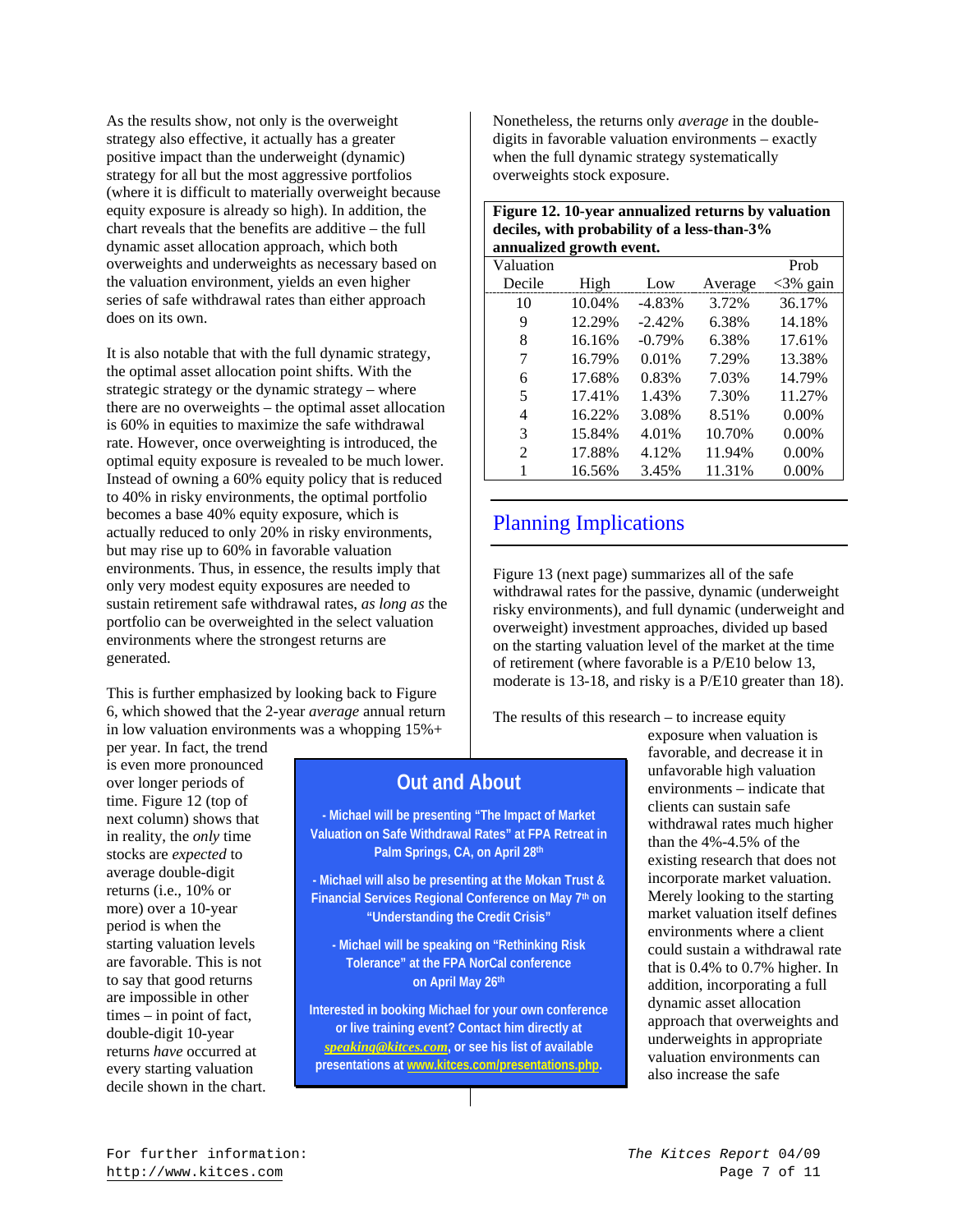| <b>Figure 13. SWRs for Strategic and Dynamic</b><br><b>Asset Allocation in Various Valuation</b><br><b>Environments</b> |        |      |      |      |
|-------------------------------------------------------------------------------------------------------------------------|--------|------|------|------|
|                                                                                                                         |        |      | 60%  | 40%  |
| <b>Starting</b>                                                                                                         | 60%    | 60%  | Full | Full |
| Valuation                                                                                                               | Strat. | Dyn. | Dyn. | Dyn. |
| Favorable                                                                                                               | 5.1%   | 5.4% | 5.7% | 5.5% |
| Moderate                                                                                                                | 4.8%   | 5.0% | 5.2% | 5.1% |
| Risky                                                                                                                   | 4.4%   | 4.6% | 4.8% | 4.9% |

withdrawal rate by approximately 0.4% - 0.5%.

Through this methodology, clients can actually sustain safe withdrawal rates closer to the 5% - 5.5%+ range, simply by making periodic asset allocation changes based on valuation and looking to the market's starting valuation in the first place.

Although spending increases like 0.4% to 0.7% may not seem significant, it is important to view them in relation to the initial withdrawal amount in the first place. An increase of 0.4% to a 4.4% safe withdrawal rate allows a client with \$1,000,000 to spend \$48,000 in the first year instead of only \$44,000, which represents a spending increase of 9%. Moreover, because safe withdrawal rate spending is assumed to remain at a constant real (inflation-adjusted) level throughout retirement, this 9% spending increase applies for every year of the client's retirement. Thus, a client who started with a \$1,000,000 portfolio will enjoy the opportunity to spend nearly \$200,000 of additional cash flows over the span of a 30-year retirement. This can have a highly material impact on a client's retirement standard of living. For the client who retires using a full dynamic allocation approach and begins in a favorable valuation environment, the safe withdrawal rate increase is more than a full 1%, which represents a *lifetime* spending increase of more than 20% per year, every year, for the entire retirement time period!

Viewed another way, by incorporating the full dynamic portfolio allocation strategy, and examining the valuation environment at the start of a client's retirement time period, a client's safe withdrawal rate rises as high as 5.2% any time the market's valuation level is *not* in the worst  $1/3^{rd}$  of valuation environments. In other words, by only relying on a purely passive approach and ignoring market valuation – which would apply a 4.4% withdrawal rate in all situations – our clients are actually missing out on an 18% spending increase that should actually apply 2/3rds of the time! This would represent nearly \$400,000 of additional retirement spending for a client's initial \$1,000,000 portfolio over the span of 30 years!

In addition, it's important to bear in mind that a safe withdrawal rate still represents a *minimum* level of sustainable spending. It is based on looking at the *worst case* 30-year retirement time period (or worst-case based on certain starting valuation levels, and/or certain rules-based allocation changes), and adjusting the initial spending level to be low enough to have survived even that "worst case" scenario. Consequently, retiring using a safe withdrawal rate initial spending level would, by definition, result in an excess of leftover retirement dollars at the end of 30-year in the other ~99% of retirement scenarios. This means that safe withdrawal rates are *not* intended to be a recommendation of an "auto-pilot" level of spending; to the contrary, they represent a minimum floor of spending, which can and should be adjusted upwards every few years as long as the client is *not* heading down a worst-case-scenario retirement path. Only in the worst case scenario does the safe withdrawal rate spending level actually become the true target spending level for the client's entire retirement time period. Thus, annual monitoring of the client's retirement plan is still crucial and necessary, if only to help clarify when it is "safe" for the client to *increase* his/her spending level because the potential disaster scenario did not actually manifest. Of course, with the full dynamic asset allocation strategy, annual monitoring also becomes required to identify situations where the valuation levels necessitate an equity exposure change.

### Where Are We Now?

After spending more than a decade and a half in a high risk valuation environment (and as evidenced by the tremendous stock market volatility of the past 10 years), the declines of the past year have brought the market down from the overvalued range back into the neutral center zone. Figure 14 (top of next page) shows the market's historical P/E10, with markers for the thresholds of risky and favorable valuation (over a P/E10 of 18 and under 13, respectively).

Notably, though, the market has not yet fallen into the favorable valuation area (although it is now close), although it did decline below the median during the first quarter.

Nonetheless, with market valuations back in the median territory (below 18, but still above 13), this research would suggest that client safe withdrawal rates should be increased to at least 4.8%, and as much as 5.0% to 5.2% if the planner is prepared to adopt a dynamic or full dynamic asset allocation approach. For clients who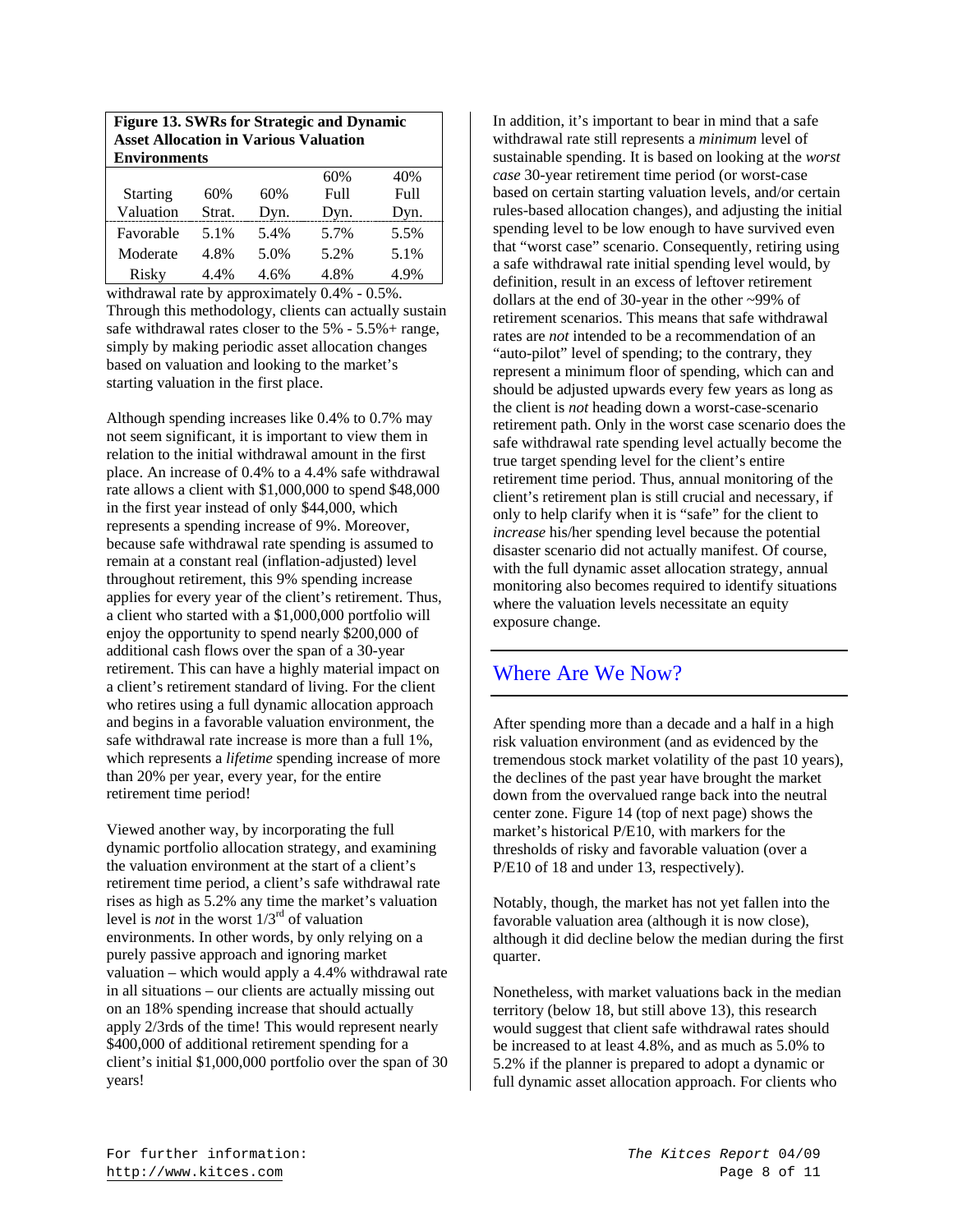

were considering retirement in the midst of this market turmoil, these higher withdrawal rates may help to support their original spending goal (e.g., a 5.2% withdrawal rate on an \$850,000 portfolio is comparable to a 4.4% withdrawal rate on an original \$1,000,000 portfolio). If the planner had been implementing the dynamic allocation strategy all along, the transition back to median levels this January would have signaled a "buy" transaction to move the portfolio from underweight back to neutral (but not yet overweight).

It is important to remember as well that this research assumes that the planner does not actively monitor market valuation throughout the year, and only assesses market valuation when annually rebalancing is done at the start of the year. Consequently, although the market fell further after January, and/or may decline further during this year, a trade would not necessarily be triggered simply because the market declined from overvalued to a level below the median in the middle of the year.

### Is This Market Timing?

To many planners, the thought of making allocation changes based on a forecast of future market returns will remind them of the industry taboo "market timing."

However, while it is true that the portfolio changes established in this methodology do literally require a trade to be executed at some "time" in the progression of the markets, the approach shares little in common with the typical "market timing" strategy.

First and foremost, the dynamic (and full dynamic) asset allocation strategy in this research considers trades only once per year – on January  $1^{st}$ , when annual rebalancing is likely to be done anyway. Thus, even the passive, strategic investor who "just" rebalances would execute trades at the same time as the dynamic approach; the dynamic trades may simply be larger in magnitude if certain thresholds are crossed.

Secondly, the strategy is *not intended* to time market tops or bottoms with any particular level of precision. As shown earlier, in many cases the transactions which underweight the markets in overvalued environments are so "early" that they do not even generate superior long-term returns. Nonetheless, because the high impact adverse decline is mitigated with reduced equity exposure (whenever it "eventually" comes), the client's retirement income is more sustainable *even if returns do not materially increase*.

Furthermore, the sheer number of trades is actually far less than the planner might expect. Figure 15 (top of next page) shows the "Buy" and "Sell" transactions that would have occurred historically using the dynamic asset allocation approach discussed here, where P/E10 is evaluated at the start of each year. Although the number of purchases and sales may seem like a lot, bear in mind that this chart covers nearly 140 years of data. With a total of 11 "sell" and 12 "buy" events, in reality the entire full dynamic approach typically averages no more than two trades (one buy and one sell) *per decade*!

In addition, to further mitigate the impact of the timing of particular trades, the buy and sell transactions could be executed incrementally over the span of several weeks or even months. For instance, the planner might implement the 20% equity exposure change as 5% per week over the span of a month, 5% per month for four months, or even 5% per quarter over the span of a year, to partially reduce the "risk" of a potential timing issue. Of course, it is notable as well that the dynamic and full dynamic strategies explored here were conducted using historical data *ignoring the precise timing besides once-*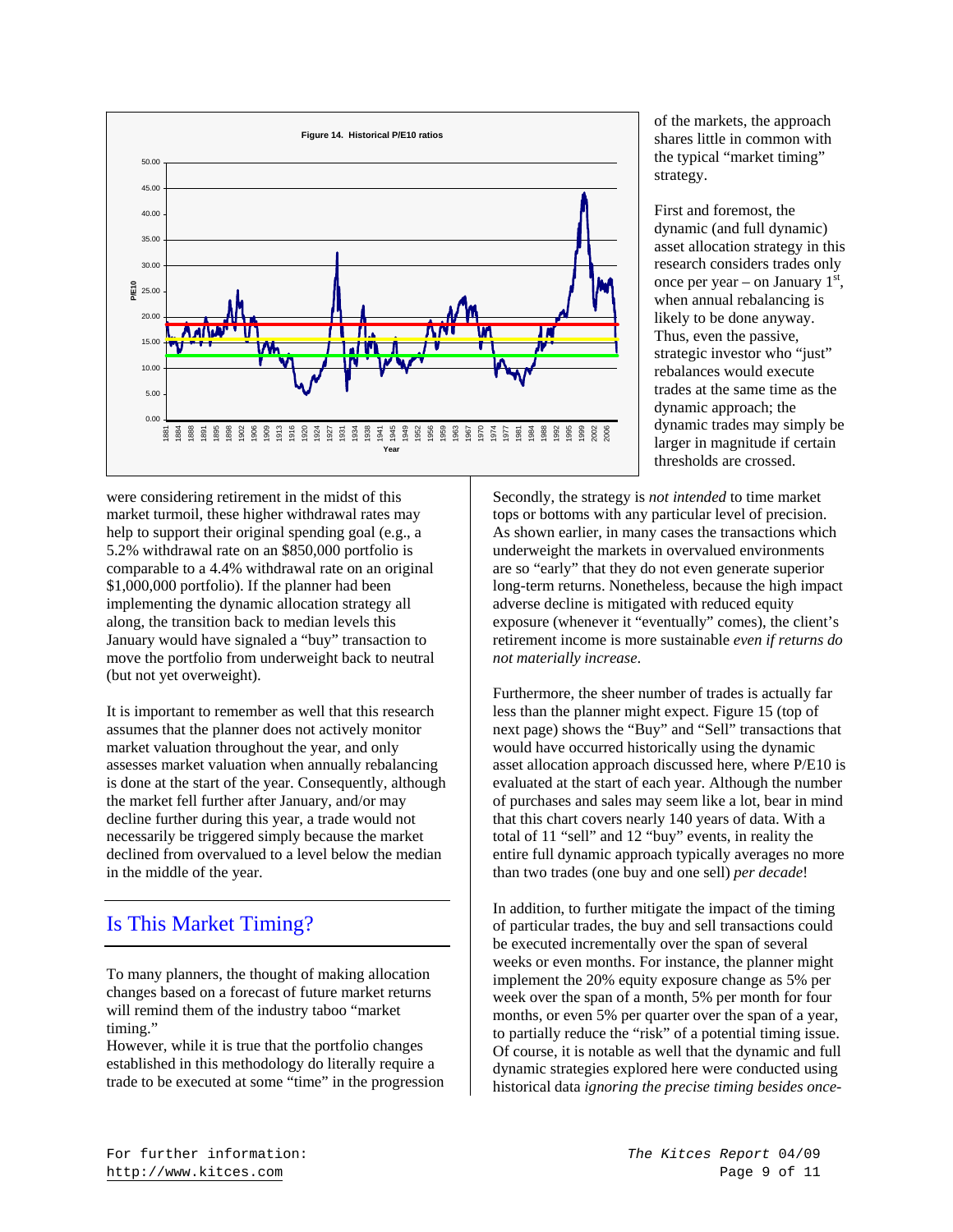

*per-year valuation* and still yielded successful results. Theoretically, a planner who sought to execute transaction timing more carefully might even further enhance results from this base, although the precise timing of these execution strategies has not been tested in this research.

A key point of the preceding paragraph also bears repeating: because market valuations tend to move in long-term trends, the dynamic asset allocation strategy is *not* likely, nor intended, to time a market bottom or top. Instead, as is shown in Figure 14, many of the sales tend to occur years before a valuation peak is reached, and purchases often occur long before a bottom is seen. In fact, the purpose of the broadly constructed valuation ranges is to cause a trade to be executed *before* a top or bottom occurs – in the case of bull markets and rising valuations in particular, the transaction may even occur *years* before the market top is reached. Nonetheless, the systematic process does ultimately cause equities to be sold at aboveaverage valuations and purchased at below-average valuations; as long as the market continues to move in cycles and revert towards the mean. Consequently, over time, the process will buy at lower valuations and sell at higher valuations, reducing risk and enhancing retirement income sustainability (as well as potentially but not necessarily improving returns also).

### Further Research

Of course, the framework used in this research for a dynamic asset allocation approach was fairly simplistic. This was done deliberately, as it is a model that could theoretically be incorporated into an otherwise passive, strategic investment approach simply as a part of its annual rebalancing process.

Nonetheless, further research may explore whether the valuation purchase and sale triggers would be more effective if evaluated more frequently – for instance, on a monthly basis instead of an annual basis. By checking valuation more frequently,

planners may be able to take both the defensive and proactive investment steps described in this research more effectively than waiting to see if a threshold is crossed on the somewhat arbitrary measuring date of January 1<sup>st</sup>.

A more elaborate approach might also explore the dynamic asset allocation strategy using multiple asset classes and evaluating each asset class relative to its own historical valuation. The research contained here uses only two asset classes – large cap stocks, and shortterm bonds – and simply makes broad changes to stock allocation percentages. To the extent that individual asset classes sometimes diverge in their valuations (e.g., large cap stocks versus small cap stocks in early 2000), applying a dynamic asset allocation strategy based on the market valuation of each asset class, evaluated independently, may be more effective than simply making overall equity exposure changes. However, such an approach would also dramatically increase the research and tracking requirements, as valuation would have to be monitored for each asset class on its own.

In addition, different equity allocation percentage changes might be tested as well. This research chose 20% as the amount of the equity allocation to shift, intended to be large enough to be material but not so large that it causes a client to feel as though they're "all in" or "all out" of the markets. It may be that a more moderate equity exposure change (e.g., 10% equity shifts) is still sufficient to achieve the same results, or alternatively that even more dramatic equity exposure changes may be more effective (e.g., even higher safe